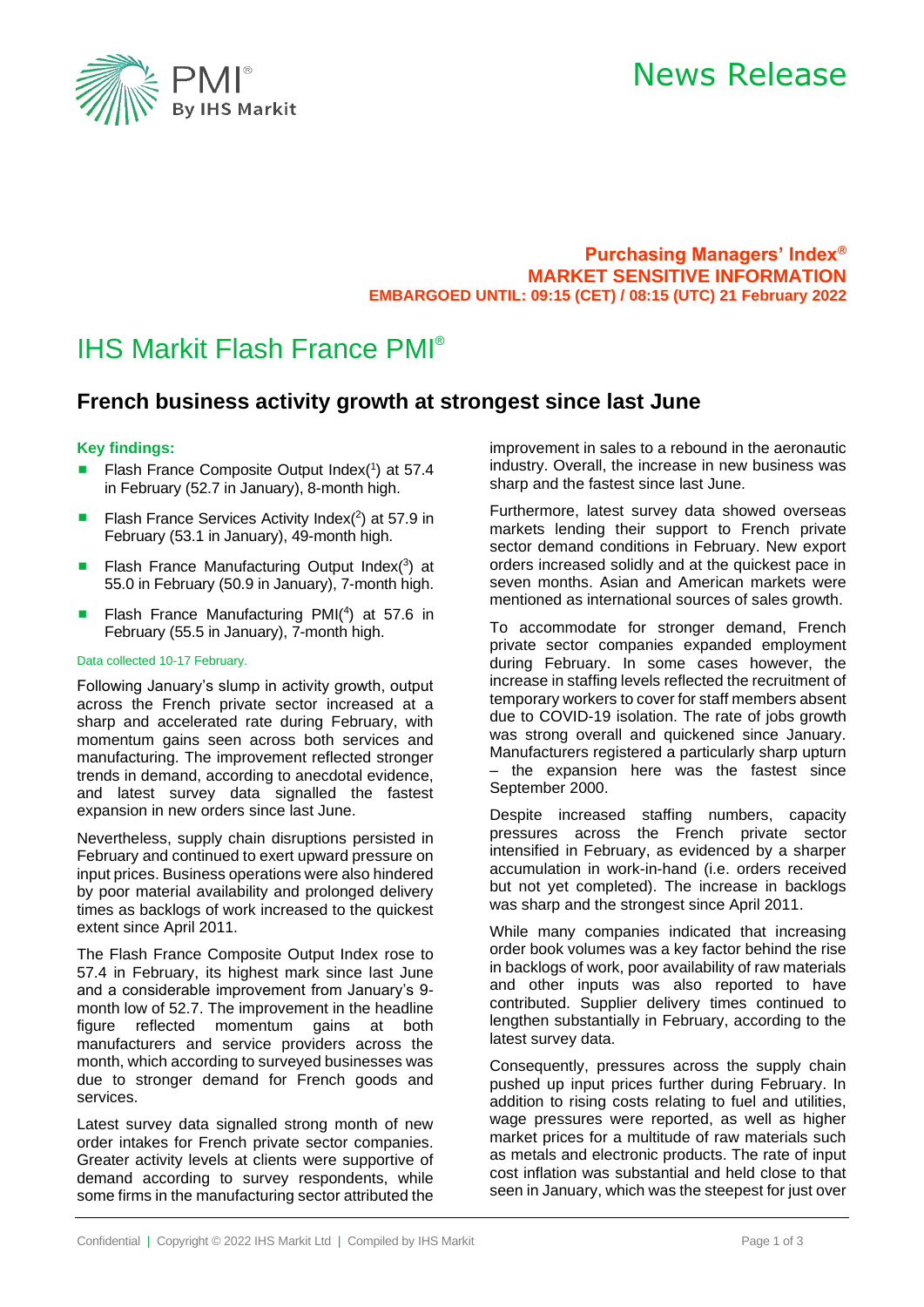



#### 17 years.

In response, output charges were raised during February. The increase was only narrowly weaker than January's series record. The sector split showed the strongest rate of output price inflation at manufacturers, as has generally been the case since the onset of the pandemic.

Finally, private sector companies in France remained strongly optimistic towards the business outlook over the coming 12 months. The level of confidence strengthened to an eight-month high, with firms expecting improvements in the public health situation to facilitate higher volumes of new business.

#### **Comment**

Commenting on the Flash PMI data, Joe Hayes, Senior Economist at IHS Markit said:

*"The slump in January proved to be short-lived as business activity growth accelerated sharply in February to its strongest since last June. Now that the trajectory of COVID-19 in France is on the downturn, this should continue to facilitate greater activity levels across both sectors. Indeed, anecdotal evidence from our survey panel suggests that business confidence is improving and supporting demand conditions.* 

*"However, the economic themes for 2022 will be focused on supply chains and inflation, which seem a long way off normalising based on the latest PMI survey. Supplier delivery times lengthened sharply once again during February, while input cost inflation remains stubbornly elevated. Sources of inflation are broad – our panel members reported rising prices for a multitude of inputs, and these are now being compounded by rising utility costs and wages.* 

*"We're still yet to see these issues dent output, demand and employment, but it will take prudent macroeconomic management from policymakers to alleviate supply-side pressures without harming the demand-side of the economy."*

*-Ends-*

#### **Economic Output**



#### **Employment**



Sources: IHS Markit, INSEE via Datastream.